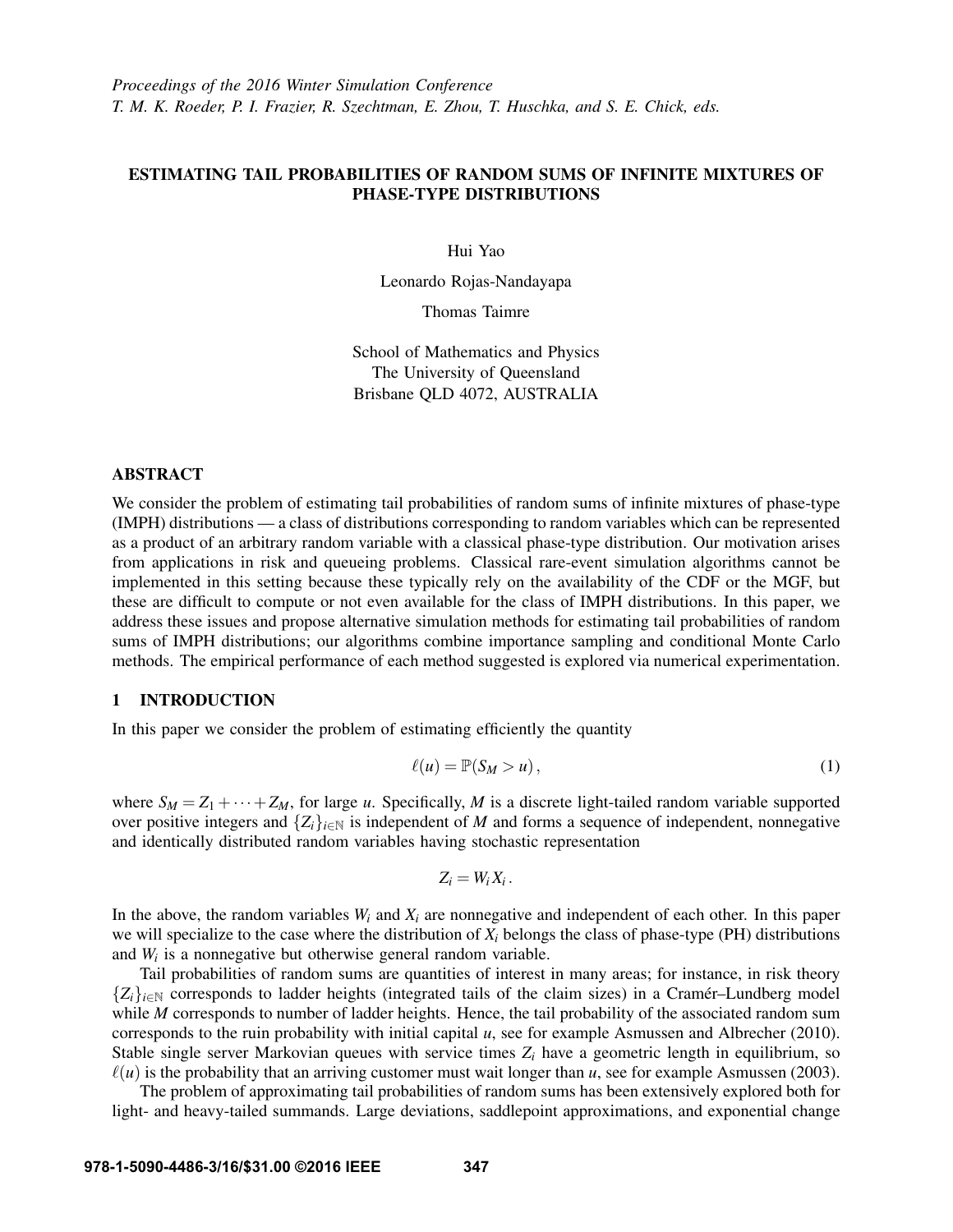of measure are among the classical methods most often used. These methods rely on the existence of the moment generating function (MGF) of  $Z_i$ , so are limited to light-tailed cases. In the heavy-tailed case, subexponential theory provides asymptotic approximations but these offer poor accuracy for moderately large values of *u* (Foss, Korshunov, and Zachary 2013). From a rare-event simulation perspective, there are a few efficient estimators proposed in the literature (Asmussen, Binswanger, and Højgaard 2000, Juneja and Shahabuddin 2002, Asmussen and Kroese 2006). Simulation methods for the heavy-tailed case often require just the cumulative distribution function (CDF) or probability density function (PDF) of *Z<sup>i</sup>* so these are frequently and easily implemented.

In our setting, the sequence  ${Z_i}_{i \in \mathbb{N}}$  belongs to the class of infinite mixtures of phase-type (IMPH) distributions, which can be represented as a product  $W_i X_i$ , where each  $W_i$  is a nonnegative but otherwise arbitrary random variable and *X<sup>i</sup>* is a classical PH-distributed random variable. Recently, Bladt, Nielsen, and Samorodnitsky (2015) proposed a subclass of IMPH-distributions to approximate any heavy-tailed distribution. Such a new class is very attractive in stochastic modeling because it inherits many important properties of PH-distributions — including being dense in the class of nonnegative distributions and closed under finite convolutions — while it also circumvents the problem that individual PH-distributions are light-tailed, implying that the tail behavior of a heavy-tailed distribution cannot be captured correctly by classical PH-distributions. A distribution in the IMPH class is heavy-tailed if and only if the random variable *W<sup>i</sup>* has unbounded support (Rojas-Nandayapa and Xie 2015).

The CDF and PDF of a distribution in the IMPH class are both available in closed form but these are given in terms of infinite dimensional matrices. The problem of approximating tail probabilities of IMPH-distributed random variables is not easily tractable from a computational perspective. Bladt, Nielsen, and Samorodnitsky (2015) addressed this issue and proposed a methodology which can be easily adapted to compute geometric random sums of IMPH-distributions. Their approach is based on an infinite series representation of the tail probability of the geometric sum which can be computed to any desired precision at the cost of increased computational effort. In this paper we explore an obvious alternative approach: rare-event estimation.

More precisely, we propose and analyze simulation methodologies to approximate the tail probabilities of a random sum of IMPH-distributed random variables. We remark that since the CDF and PDF of a distribution in the IMPH class is effectively not available, most algorithms for the heavy-tailed setting discussed above cannot be implemented. Our approach is to use conditioning arguments and adapt and combine a variety of well-established rare-event simulation methodologies. The proposed algorithms are as follow:

- 1. Our first algorithm exploits the convolution closure property of PH-distributions. Conditional on the random variable  $M$  and the scaling variables  $W_i$ , the random sum of IMPH random variables reduces to a convolution of classical PH-distributions. As a consequence of the closure property, the latter is just a classical PH random variable which can be easily simulated and whose tail probabilities can be readily obtained at a low computational cost.
- 2. Our second algorithm 'boosts' the first by using importance sampling (IS) over the scaling random variables *W<sup>i</sup>* . While a distribution in the IMPH class is heavy-tailed if the scaling random variable  $W_i$  is unbounded (Rojas-Nandayapa and Xie 2015), the random variable  $W_i$  itself is not necessarily heavy-tailed so we can apply light-tailed IS techniques to it. We explore exponential twisting for light-tailed scaling random variables and adapt hazard rate twisting for heavy-tailed scaling random variables.
- 3. Our third algorithm adapts the Asmussen–Kroese estimator (Asmussen and Kroese 2006) for scaling random variables with unbounded support. The Asmussen–Kroese approach is usually not directly implementable in our setting because the CDF of the product  $W_i X_i$  is typically not available. We address this issue using a simple conditioning argument on the scaling random variable *W<sup>i</sup>* , thereby simply simulating the PH-distribution and using the CDF of *W<sup>i</sup>* .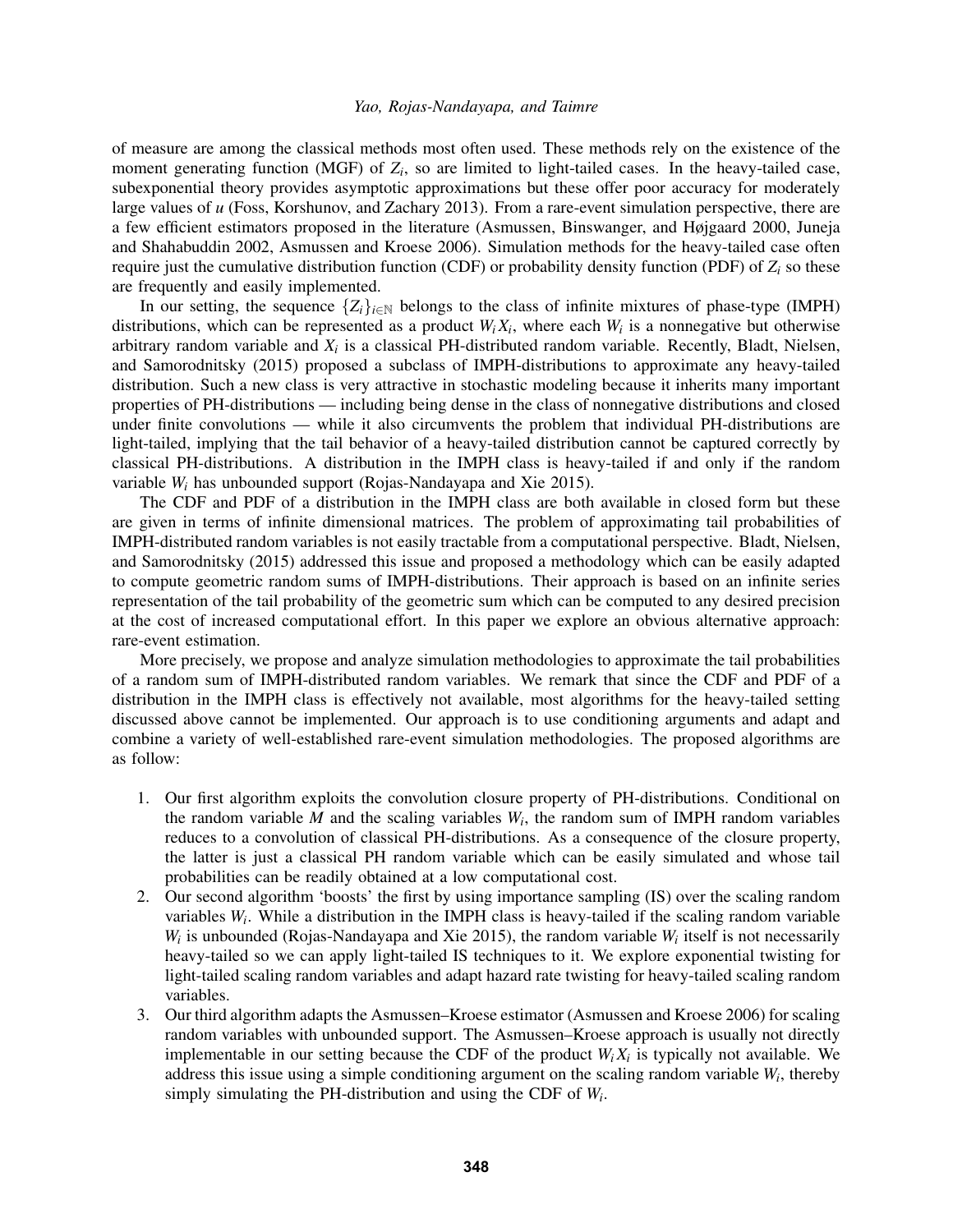The remainder of the paper is organized as follows. In Section 2 we provide background knowledge on PH- and IMPH-distributions. In Section 3 we introduce and discuss the proposed algorithms. In Section 4 we present the empirical results for several examples. Section 5 provides some concluding remarks and an outlook to future work.

# 2 PRELIMINARIES

In this section we provide a general overview of classical PH- and IMPH-distributions.

### 2.1 Phase-type Distributions and Properties

PH-distributions have been used in stochastic modeling since being introduced in Neuts (1975). Apart from being mathematically tractable, PH-distributions have the additional appealing feature of being dense in the class of nonnegative distributions. That is, for any distribution on the positive real axis there exists a sequence of PH-distributions which converges weakly to the target distribution (see Asmussen (2003) for details). In other words, PH-distributions may approximate arbitrarily closely any distribution with support on  $[0, \infty)$ .

In order to define a PH-distribution, we first consider a continuous-time Markov chain (CTMC)  ${Y(t), t \ge 0}$  on the finite state space  $E = \{1, 2, ..., p\} \cup \{\triangle\}$ , where states  $1, 2, ..., p$  are transient and state  $\triangle$  is absorbing. Further, let the process have an initial probability of starting in any of the *p* transient phases given by the  $1 \times p$  probability vector  $\alpha$ , with  $\alpha_i \geq 0$  and  $\sum_{i=1}^p \alpha_i \leq 1$ . Hence, the process  $\{Y(t) : t \geq 0\}$ has an intensity matrix (or infinitesimal generator)  $Q$  of the form:

$$
Q=\left(\begin{array}{cc} T & t \\ 0 & 0 \end{array}\right),
$$

where **T** is a  $p \times p$  sub-intensity matrix of transition rates between the transient states, **t** is a  $p \times 1$  vector of transition rates to the absorbing state, and  $\bf{0}$  is a  $1 \times p$  zero row vector.

The (continuous) PH-distribution is the distribution of time until absorption of  $\{Y(t): t \geq 0\}$ . The 2-tuple  $(\alpha, T)$  completely specifies the PH-distribution, and is called a PH-representation. The CDF is given by:

$$
F(y) = 1 - \alpha \exp(\mathbf{T}y)\mathbf{1}, \ \ y \ge 0,
$$

where 1 is a column vector with all ones.

Besides being dense in the nonnegative distributions, the class of continuous PH-distributions forms the smallest family of distributions on  $\mathbb{R}_+$  which contains the point mass at zero and all exponential distributions, and is closed under finite mixtures, convolutions, and infinite mixtures (among other interesting properties). In particular, we will exploit the property that the class of PH-distributions is closed under convolution in Section 3.

#### 2.2 Infinite Mixtures of Phase-type Distributions

A random variable *Z* of the form

$$
Z:=W\cdot X,
$$

is IMPH-distributed if *X* ∼ *F*, where *F* is a PH-distribution, and *W* ∼ *H*, where *H* is an arbitrary nonnegative distribution. In this paper we will be mostly interested in the case where *H* has unbounded support. We call *W* the *scaling random variable* and *H* the *scaling distribution*. It follows that the CDF of *Z* can be written as the *Mellin–Stieltjes convolution* of the two nonnegative distributions *F* and *H*:

$$
B(z) = \int_0^\infty F(z/w) \, dH(w), \quad z \ge 0.
$$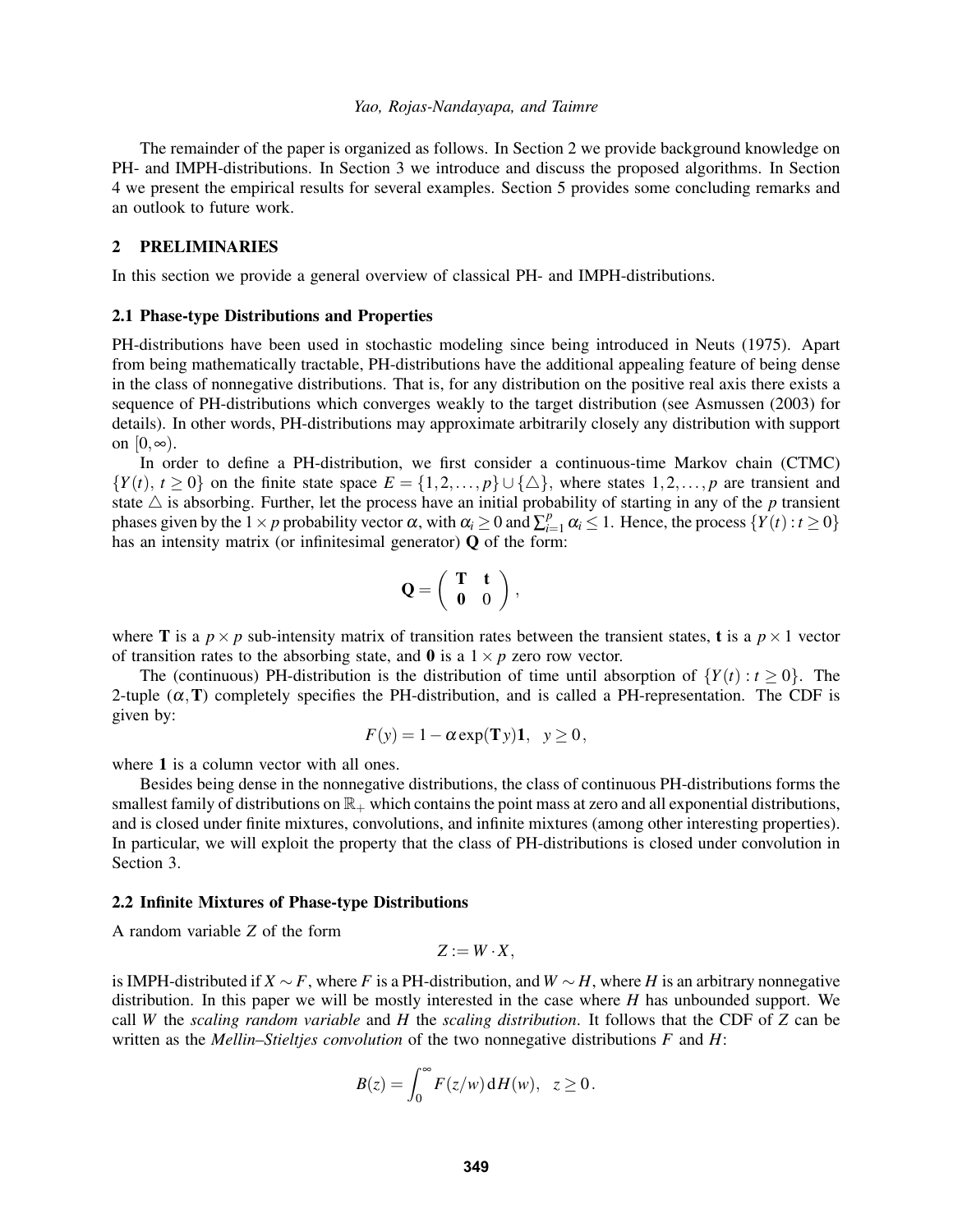The integral expression above is available in closed form in very few isolated cases. Thus, we should rely on integration or simulation methods for its computation. Nevertheless, we can easily obtain the distribution of *Z* given  $W = w$ , namely

$$
(Z|W=w) \sim F_w,
$$

where  $F_w(z) := F(z/w)$ , which is the CDF of the scaled random variable expressed as  $w \cdot X$ . We call  $F_w$  a *scaled PH-distribution*. Note that  $F_w$  remains PH-distribution (Neuts 1981).

The key motivation for considering the class of IMPH over the class of PH is that the latter class forms a subclass of light-tailed distributions while a distribution in the former class having unbounded scaling distribution is heavy-tailed (Rojas-Nandayapa and Xie 2015). Recall that a nonnegative random variable *W* has a heavy-tailed distribution if and only if  $\mathbb{E}(\mathrm{e}^{\theta W}) = \infty$ ,  $\forall \theta > 0$ , equivalently, if  $\limsup_{w\to\infty} \mathbb{P}(W > w) \mathrm{e}^{\theta w} =$  $\infty$ , ∀ $\theta$  > 0. Otherwise, we say *W* is light-tailed.

Hence, the class of IMPH-distributions turns out to be an appealing tractable class for approximating heavy-tailed distributions.

## 3 SIMULATION METHODS

In this section, we introduce our rare-event simulation estimators for  $\ell(u)$ . The key approach is Conditional Monte Carlo (CondMC) — a well known variance reduction technique. The method is based on the Rao–Blackwell theorem (cf. Mood, Graybill, and Boes 1974) which says that the variance of an estimator conditional on a set of sufficient statistics is smaller than or equal to the variance of the original estimator; that is

$$
\text{Var}(\mathbb{E}[\widehat{\ell}(u)|T]) \leq \text{Var}[\widehat{\ell}(u)],
$$

for some sufficient statistic *T*. In practical terms, one should be able to simulate *T* and compute  $\mathbb{E}[\ell(u)|T]$ .

### 3.1 Conditional Monte Carlo

First, we will apply CondMC to the Crude Monte Carlo estimator  $\hat{\ell}(u) = \mathbb{1}_{\{\sum_{i=1}^{M} Z_i > u\}}$ . We will condition on  $M, W_1, \ldots, W_M$  so that we obtain

$$
\ell(u) = \mathbb{E}[\widehat{\ell}(u)] = \mathbb{E}\mathbb{E}[\widehat{\ell}(u)|M, W_1, \ldots, W_M] = \mathbb{E}\mathbb{P}\left(\sum_{i=1}^M Z_i > u|M, W_1, \ldots, W_M\right).
$$

The key idea here is that  $\mathbb{E}[\hat{\ell}(u)|M, W_1, \ldots, W_M]$  can be computed explicitly because, conditional on  $M, W_1, \ldots, W_M$ , the sum  $\sum_{i=1}^M Z_i$  is just a convolution of scaled PH-distributions. The closure property under convolution of the class of PH-distributions yields

$$
\left(\sum_{i=1}^M Z_i\,|\,M,W_1,\ldots,W_M\right)\sim \text{PH}(\gamma,\mathbf{Q}(M,W_1,\ldots,W_M))\,,
$$

where

$$
\gamma = (\alpha, 0, \ldots, 0), \quad \mathbf{Q} := \mathbf{Q}(M, W_1, \ldots, W_M) = \left( \begin{array}{ccccc} \mathbf{T}_1 & \mathbf{t}_1 & \mathbf{0} & \cdots & \mathbf{0} \\ \mathbf{0} & \mathbf{T}_2 & \mathbf{t}_2 & \cdots & \mathbf{0} \\ \vdots & \vdots & \vdots & \vdots & \vdots \\ \mathbf{0} & \cdots & \mathbf{0} & \mathbf{T}_{M-1} & \mathbf{t}_{M-1} \\ \mathbf{0} & \cdots & \cdots & \mathbf{0} & \mathbf{T}_M \end{array} \right)
$$

,

with  $T_i = T/W_i$ , and  $t_i = -T1\alpha/W_i$ . Therefore, the CondMC estimator takes the form

$$
\widehat{\ell}_{\text{CondMC}}(u) = \gamma e^{\mathbf{Q}u} \mathbf{1}.
$$

These results are summarized in the following algorithm used to generate a single replicate: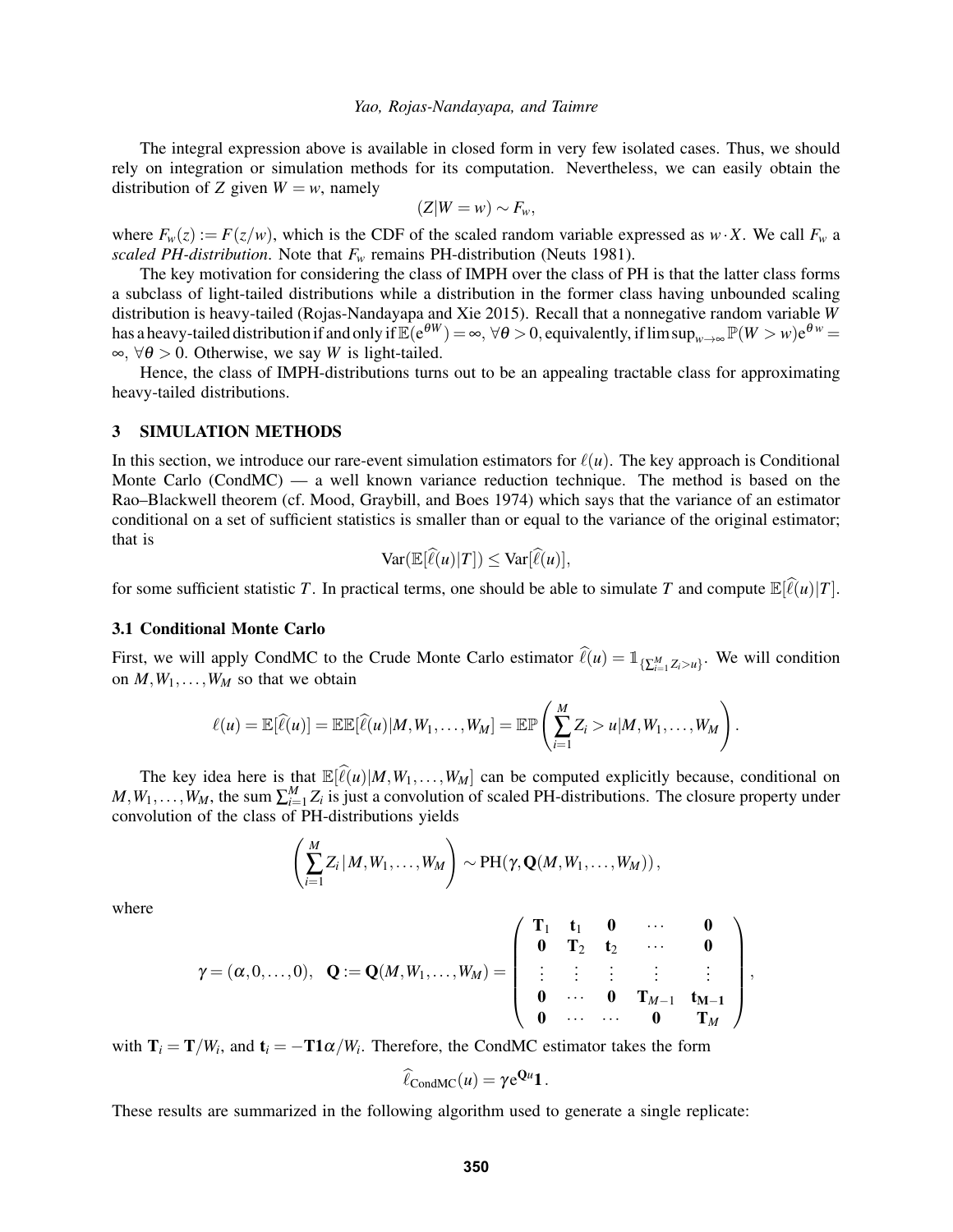Algorithm 1 (Conditional Monte Carlo)

- 1. Generate *M*.
- 2. Generate  $W_1, \ldots, W_M \stackrel{\text{i.i.d}}{\sim} H$ .
- 3. Compute  $\gamma$  and **Q**.<br>4. Return  $\gamma e^{Qu}$ **1**.
- 4. Return  $\gamma e^{\mathbf{Q}u}$ 1.

### 3.2 Boosting via Importance Sampling

The previous algorithm is still considered *crude* because the random variables  $M, W_1, \ldots, W_M$  were simulated from their original distributions. In this section, we considering improving the efficiency of our algorithm by implementing IS over the distribution *H*. Inspired by popular methodologies drawn from light-tailed and heavy-tailed problems, we suggest two alternative algorithms.

### 3.2.1 Exponential Twisting

We first consider the case of light-tailed scaling distributions. The exponential twisting method is asymptotically efficient for tail probabilities of random sums with light-tailed summands (Siegmund 1976). The method is specified as follows:

Define an exponential family of PDFs  $\{h_{\theta}, \theta \in \Theta\}$  based on the original PDF of the scaling random variable, *h*, via

$$
h_{\theta}(w_i) = \frac{e^{\theta w_i}}{\widetilde{M}(\theta)} h(w_i) = e^{\theta w_i - \ln \widetilde{M}(\theta)} h(w_i),
$$

where  $\widetilde{M}(\theta) = \int e^{\theta w_i} h(w_i) dw_i$  is the MGF of  $W_i$ . The likelihood ratio of a single element associated with this change of measure is

$$
\frac{h(W_i)}{h_{\theta}(W_i)} = e^{-\theta W_i + \zeta(\theta)},
$$

where  $\zeta(\theta) = \ln \widetilde{M}(\theta)$  is the cumulant function of  $W_i$ . Then the twisted mean is  $\mu_{\theta} = \mathbb{E}_{\theta}(W_i) = \zeta'(\theta)$ (Kroese, Taimre, and Botev 2011).

The selection of a proper twisting parameter  $\theta$  is a key aspect in the implementation of this algorithm. For dealing with the random sum (1), we select the twisting parameter  $\theta$  such that the changed mean of the random sum is equal to the threshold, that is,  $\mathbb{E}_{\theta}(S_M) = u$ . This selection of the value of  $\theta$  is critical for the performance of the algorithm and it is justified by Cramér's Large Deviation Theorem, which implies that this selection is asymptotically optimal.

However, this approach is not directly applicable to our problem because the MGF of a heavy-tailed random variable is not defined, so the equation  $\mathbb{E}_{\theta}(S_M) = u$ , does not have a solution. Nevertheless, in the case with light-tailed scalings an exponential change of measure can still be applied to the random variables *W<sub>i</sub>*. Inspired by Siegmund's algorithm we propose to select the twisting parameter  $\theta$  as the solution of the equation  $\mathbb{E}_{\theta}(\sum_{i=1}^{M} Z_i | M) = u$ . Note that  $\mathbb{E}_{\theta}(\sum_{i=1}^{M} Z_i | M) = M \mathbb{E}_{\theta}[W_i] \mathbb{E}[X_i]$ . Since our estimator is conditional on *M*, we obtain a twisting parameter which depends on *M*, so we choose the value  $\theta(M)$  which solves  $\zeta'(\theta(M)) = u/(M\mathbb{E}(X_i)).$ 

These results are summarized in the following algorithm used to generate a single replicate: Algorithm 2 (Conditional Monte Carlo with Exponential Twisting)

- 1. Generate *M*, and determine  $\theta(M)$  from  $\zeta'(\theta(M)) = u/(M\mathbb{E}(X_i)).$
- 2. Generate  $W_1, \ldots, W_M \stackrel{\text{i.i.d}}{\sim} H_{\theta(M)}$ .
- 3. Compute γ, **Q**, and the likelihood ratio  $L := e^{M\zeta(\theta(M)) \theta(M)\sum_{i=1}^{M}W_i}$ .
- 4. Return  $\gamma e^{\mathbf{Q}u}\mathbf{1} \times L$ .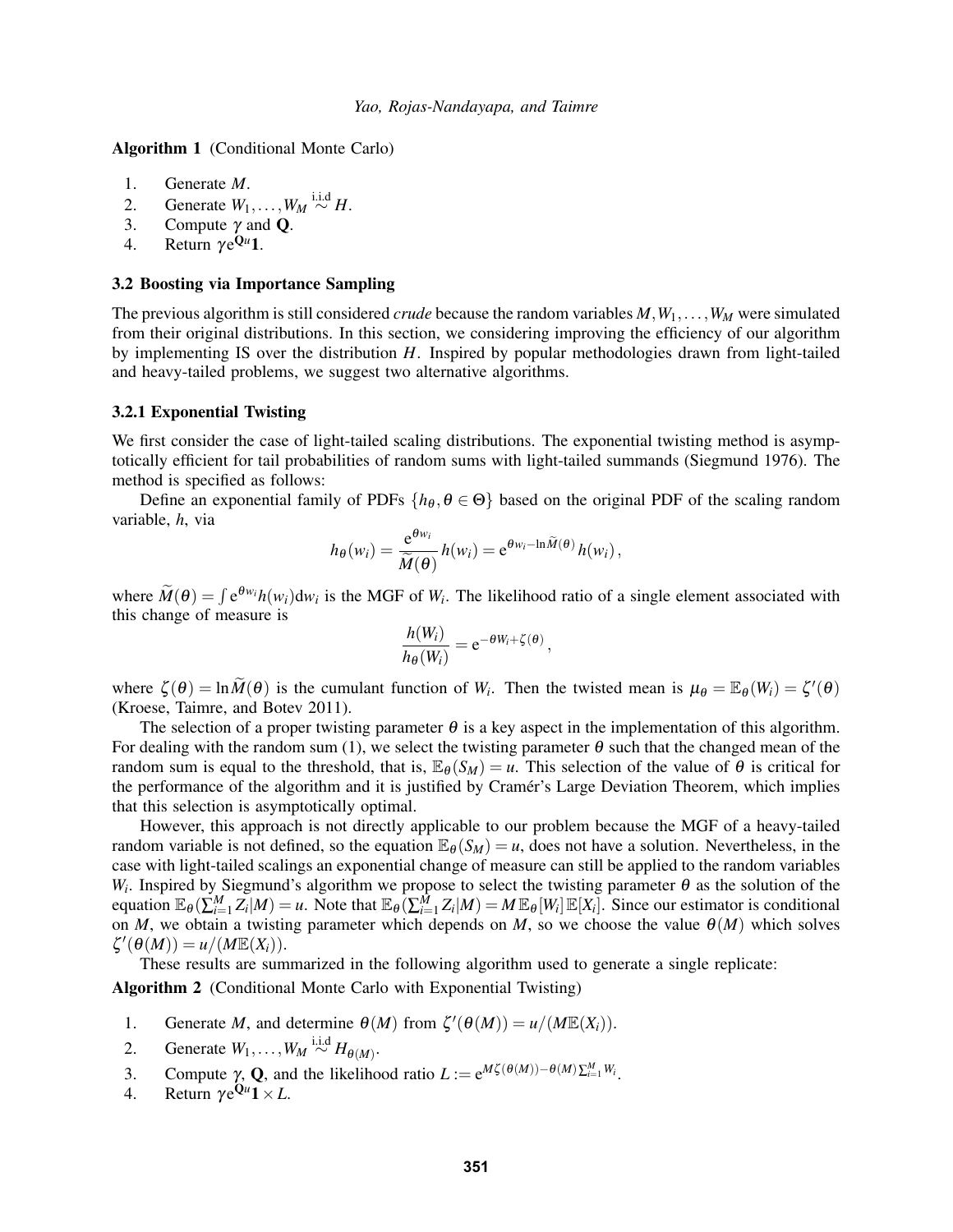## 3.2.2 Hazard Rate Twisting

In this section, we consider the case in which scaling distributions are heavy-tailed. Writing the PDF of the scaling random variable  $W_i$  as  $h$ , its hazard rate is denoted by  $\lambda(w_i) = h(w_i)/\overline{H}(w_i)$ . Let  $\Lambda(w_i) =$  $\int_0^{w_i} \lambda(y) dy = -\ln \overline{H}(w_i)$  denote the hazard function. Juneja and Shahabuddin (2002) introduced hazard rate twisting and the hazard rate twisted density with parameter  $\theta$ ,  $0 \le \theta < 1$ :

$$
h_{\theta}(w_i) = \frac{h(w_i) e^{\theta \Lambda(w_i)}}{\check{M}(\theta)},
$$

where  $\check{M}(\theta) \equiv \int_0^\infty h(w_i) e^{\theta \Lambda(w_i)} dw_i$ , which is the normalization constant. The resulting twisted PDF is

$$
h_{\theta}(w_i) = \lambda(w_i)(1-\theta) e^{-\int_0^{w_i}(1-\theta)\lambda(y)dy}, \ \ w_i \ge 0,
$$

where  $\theta \equiv 1 - m/\Lambda(u)$ . This choice of parameter is proved to be asymptotically optimal (Juneja and Shahabuddin 2002).

The following equation will later be useful to compute the twisted tail probability:

$$
\overline{H}_{\theta}(w_i) = \int_{w_i}^{\infty} \lambda(t) (1 - \theta) e^{-\int_0^t (1 - \theta) \lambda(y) dy} dt
$$
  
\n
$$
= \int_{w_i}^{\infty} (1 - \theta) \frac{h(t)}{\overline{H}(t)} e^{-(1 - \theta)(-\ln \overline{H}(t))} dt
$$
  
\n
$$
= [\overline{H}(w_i)]^{1 - \theta}.
$$
\n(2)

Thus, conditional on  $M = m$ , and taking in to account  $\mathbb{E}(X_i)$ , the likelihood ratio of a single element associate with this change of measure is

$$
\frac{h(W_i)}{h_{\theta}(W_i)} = \frac{1}{1 - \theta(m)} e^{-\theta(m)\Lambda(W_i)},
$$

where  $\theta(m) = 1 - m/\Lambda(u/\mathbb{E}(X_i)).$ 

These results are summarized in the following algorithm used to generate a single replicate:

Algorithm 3 (Conditional Monte Carlo with Hazard Rate Twisting)

- 1. Generate *M*, and determine  $\theta(M)$  as  $\theta(M) = 1 M/\Lambda(u/\mathbb{E}(X_i)).$
- 2. Generate  $W_1, \ldots, W_M \stackrel{\text{i.i.d}}{\sim} H_{\theta(M)}$ .
- 3. Compute  $\gamma$ , **Q**, and the likelihood ratio  $L := (1 \theta(M))^{-M} e^{-\theta(M) \sum_{i=1}^{M} \Lambda(W_i)}$ .
- 4. Return  $\gamma e^{\mathbf{Q}u}\mathbf{1} \times L$ .

### 3.3 Asmussen–Kroese-type Algorithm

The Asmussen–Kroese estimator (Asmussen and Kroese 2006) is efficient for estimating tail probabilities of light-tailed random sums of heavy-tailed summands (Hartinger and Kortschak 2009). Such an algorithm is based on the "principle of the single large jump" — a property held by a subclass of heavy-tailed distributions called subexponential and which includes practically all common heavy-tailed distributions. The principle of the single large jump indicates that the most likely scenario in which a sum of subexponential random variables becomes large is because of a single summand taking a large value as opposed to the scenario where two or more summands take large values. The key idea is based on the following symmetry argument:

$$
\mathbb{P}(S_M > u|M = m) = m \mathbb{P}(S_m > u, Z_m = \max\{Z_i, i = 1,\ldots,m\}) = m \mathbb{E}\overline{B}(Z_{m-1}^{\star} \vee (u - S_{m-1})),
$$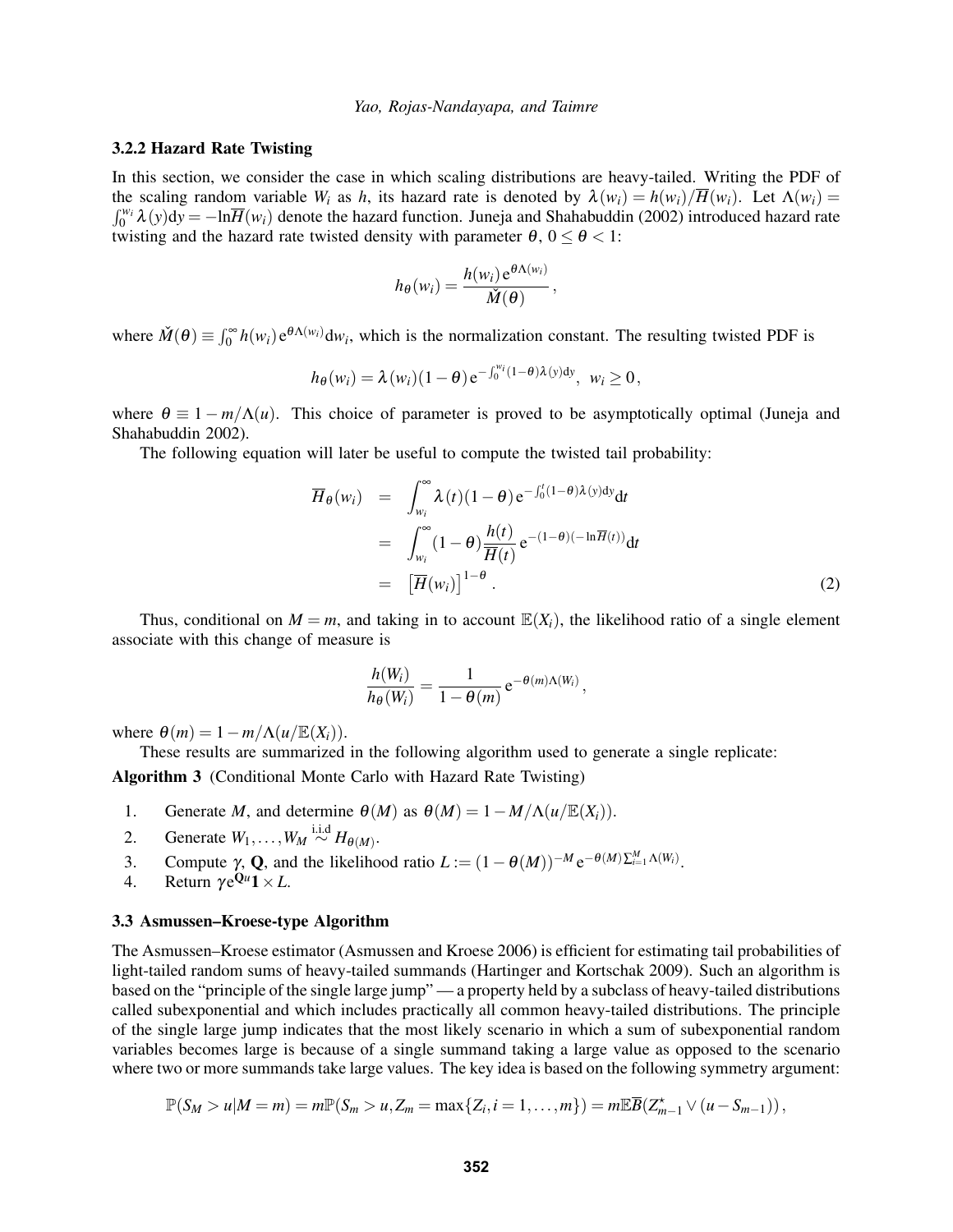where  $\overline{B}(\cdot)$  is the complementary CDF of  $Z_i$ ,  $Z_{m-1}^* = \max\{Z_i, i = 1, ..., m-1\}$ ,  $S_{m-1} = \sum_{i=1}^{m-1} Z_i$ , and  $x \vee y = \max(x, y)$ .

In our setting, the summands  $Z_i = W_i X_i$  are heavy-tailed whenever  $W_i$  has unbounded support (Rojas-Nandayapa and Xie 2015) and so it is natural to consider this estimator here. Unfortunately, the Asmussen– Kroese approach is usually not directly implementable in our setting because the CDF of *Z<sup>i</sup>* is typically unavailable.

Instead, we consider a simple modification, by conditioning on a single scaling random variable *W*. We further consider applying a change of measure to this single random variable. Conditional on  $M = m$ , the Asmussen–Kroese estimator (without the control variate correction) for  $\ell(u)$  takes the form

$$
m\overline{B}\left(Z_{m-1}^{\star}\vee (u-S_{m-1})\right).
$$

In our context, we simply condition on  $W = w$ , to arrive at

$$
m\overline{F}_w\left(Z_{m-1}^*\vee (u-S_{m-1})\right),\,
$$

where  $\overline{F}_w(\cdot)$  is the complementary CDF of a scaled PH random variable, which remains phase-type. We then apply the same IS idea as in the previous section — ensuring that the random sum after conditioning is equal in expectation to  $u$  — to twisting only the scaling random variable of  $Z_m$ . We then arrive at the following estimator for a single replicate:

$$
M\overline{F}_W\left(Z_{M-1}^{\star}\vee (u-S_{M-1})\right)\times \frac{h(W)}{h_{\theta}(W)}.
$$

Since *M* is random, we combine the estimator above with a control variable, and this yields the estimator:

$$
M\overline{F}_W\left(Z_{M-1}^\star\vee (u-S_{M-1})\right)\times \frac{h(W)}{h_\theta(W)}-(M-\mathbb{E}(M))\overline{F}_W(u)\times \frac{h(W)}{h_\theta(W)}.
$$

These results are summarized in the following algorithm used to generate a single replicate: Algorithm 4 (Conditional Asmussen–Kroese with Importance Sampling)

- 1. Generate *M*.
- 2. Generate  $Z_1, \ldots, Z_{M-1}$  as  $Z_i = W_i X_i$  with  $W_1, \ldots, W_{M-1} \stackrel{\text{i.i.d}}{\sim} H$  and  $X_1, \ldots, X_{M-1} \stackrel{\text{i.i.d}}{\sim} F$ .
- 3. Compute  $S_{M-1} = \sum_{i=1}^{M-1} Z_i$ , find  $Z_{M-1}^* \vee (u S_{M-1})$ , and determine  $\theta$  from  $\zeta'(\theta) = (Z_{M-1}^* \vee (u S_{M-1}))$  $S_{M-1}$ )/ $\mathbb{E}(X)$  (light-tailed *W*) or  $\theta = 1 - 1/\Lambda((Z_{M-1}^{\star} \vee (u - S_{M-1})/\mathbb{E}(X))$  (heavy-tailed *W*).
- 4. Generate  $W \sim H_\theta$  and compute the likelihood ratio  $L := e^{\zeta(\theta) \theta W}$  (light-tailed *W*) or  $L := (1 \theta)^2$  $\theta$ )<sup>-1</sup>e<sup>- $\theta$  $\Lambda$ (*W*)</sup> (heavy-tailed *W*).
- 5. Return  $M\overline{F}_W(Z_{M-1}^* \vee (u S_{M-1})) \times L (M \mathbb{E}(M)) \overline{F}_W(u) \times L$ .

## 4 NUMERICAL EXPERIMENTS

In this section, we provide three simple sets of numerical experiments to illustrate the proposed simulation methods:

- CondMC+IS and AK+IS, the scaling distributions are light-tailed (Exponentially distributed).
- CondMC+IS and AK+IS, the scaling distributions are heavy-tailed (Pareto distributed).
- CondMC+IS and AK+IS, the scaling distributions are heavy-tailed (Lognormal distributed).

Remark. For CondMC+IS, other than applying IS to all the scaling random variables *W<sup>i</sup>* , we also implement IS over the distribution of the maximum of  $\{W_i\}$  for all experiments above. In this case, we determine  $\theta$ from  $\zeta'(\theta) = u/\mathbb{E}(X)$  (light-tailed *W*) or  $\theta = 1 - 1/\Lambda(u/\mathbb{E}(X))$  (heavy-tailed *W*). We denote this algorithm as CondMC+ISM.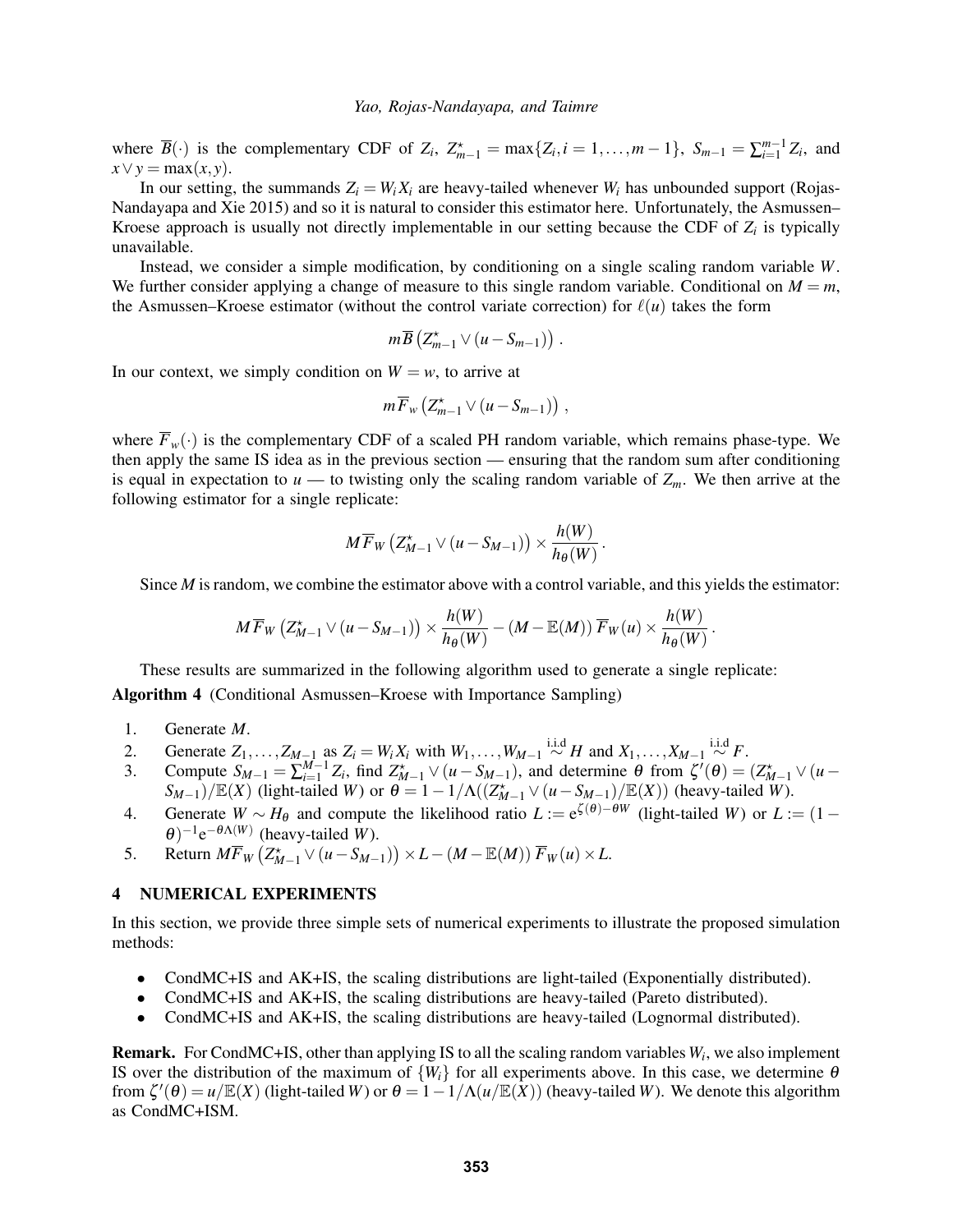In all illustrative cases, we consider each of the  $W_i$  to have support on all of  $[0,\infty)$  and each of the  $X_i$  to be Erlang distributed, as Erlang distributions play an important role in the class of PH-distributions (O'Cinneide 1991, He 2014). The class of generalized Erlang distributions is dense in the set of all probability distributions on the nonnegative half-line. In addition, for fixed number of phases, Erlang distributions have the smallest coefficient of variation within the class of PH-distributions (Aldous and Shepp 1987). We remind the reader that in all cases the resulting product  $Z_i = W_i X_i$  is heavy-tailed. In order to illustrate the efficiency of the estimators, we estimate the quantity  $\log(\text{Var}(\hat{\ell}(u)))/2\log(\ell(u))$  by a simulation estimate of  $\log(\text{Var}(\hat{\ell}(u)))/2\log(\mathbb{E}(\hat{\ell}(u)))$ . The estimator is said to be logarithmically efficient if

$$
\liminf_{u\to\infty}\frac{\log(\text{Var}(\ell(u)))}{2\log(\ell(u))}\geq 1.
$$

Note that we do not include numerical results for CondMC without IS, as the efficiency of this estimator is typically vastly inferior to CondMC+IS.

**Example 1** (Light-tailed Scaling: Exponential) Let  $W_i \stackrel{\text{i.i.d}}{\sim} \text{Exp}(\mu)$  being the scaling random variable, with PDF

$$
h(w_i) = \mu e^{-\mu w_i}, \ w_i \ge 0,
$$

and consider  $X_i \stackrel{\text{i.i.d}}{\sim} \text{Erlang}(n, \lambda)$ , with PDF

$$
f(x_i)=\frac{\lambda^n x_i^{n-1}e^{-\lambda x_i}}{(n-1)!},\ x_i\geq 0.
$$

The resulting exponentially-twisted PDF is

$$
h_{\theta}(w_i) = \mu_{\theta} e^{-\mu_{\theta} w_i}, \ w_i \ge 0,
$$

where  $\mu_{\theta} < \mu$ . Hence the likelihood ratio for a single scaling element is given by

$$
\frac{h(W_i)}{h_{\theta}(W_i)} = \frac{\mu}{\mu_{\theta}} e^{-(\mu - \mu_{\theta})W_i}
$$

.

Thus, conditional on *M*, we solve  $\zeta'(\theta(M)) = u/(M\mathbb{E}(X_i))$  using  $\zeta(\theta) = \ln(\mu/(\mu - \theta))$ , resulting in  $\theta(M) = \mu - Mn/(\mu\lambda)$ , and  $\mu_{\theta} = Mn/(\mu\lambda)$ . The likelihood ratio for CondMC+IS, conditional on *M*, for all scaling elements given by

$$
L:=\left(\frac{u\lambda\mu}{Mn}\right)^M e^{-(\mu-Mn/(u\lambda))\sum_{i=1}^M W_i}.
$$

Taking a sample size of  $N = 10^5$ , parameters  $\mu = 1$ ,  $n = 3$ ,  $\lambda = 3$ , and  $M \sim \text{Geo}(p)$  with  $p = 0.8$ , we apply the CondMC+IS algorithm 2, CondMC+ISM, and the AK+IS algorithm 4 to this problem. The corresponding estimates of  $\ell(u)$  for *u* in the range  $[0, 10^4)$ , and empirical logarithmic rates (by estimating  $\log(\text{Var}(\widehat{\ell}(u)))/2\log(\ell(u))$  are shown in Figure 1.

Example 2 (Heavy-tailed Scaling: Pareto) Let the scaling random variable *W<sup>i</sup>* be Pareto distributed, with PDF

$$
h(w_i) = \frac{\alpha}{w_i^{\alpha+1}}, \ w_i \ge 1,
$$

and consider  $X_i \stackrel{i.i.d}{\sim}$  Erlang $(n, \lambda)$ . Then the resulting hazard-rate twisted PDF is

$$
h_{\theta}(w_i) = \frac{\alpha(1-\theta)}{w_i^{1+\alpha(1-\theta)}}, \ \ w_i \ge 1.
$$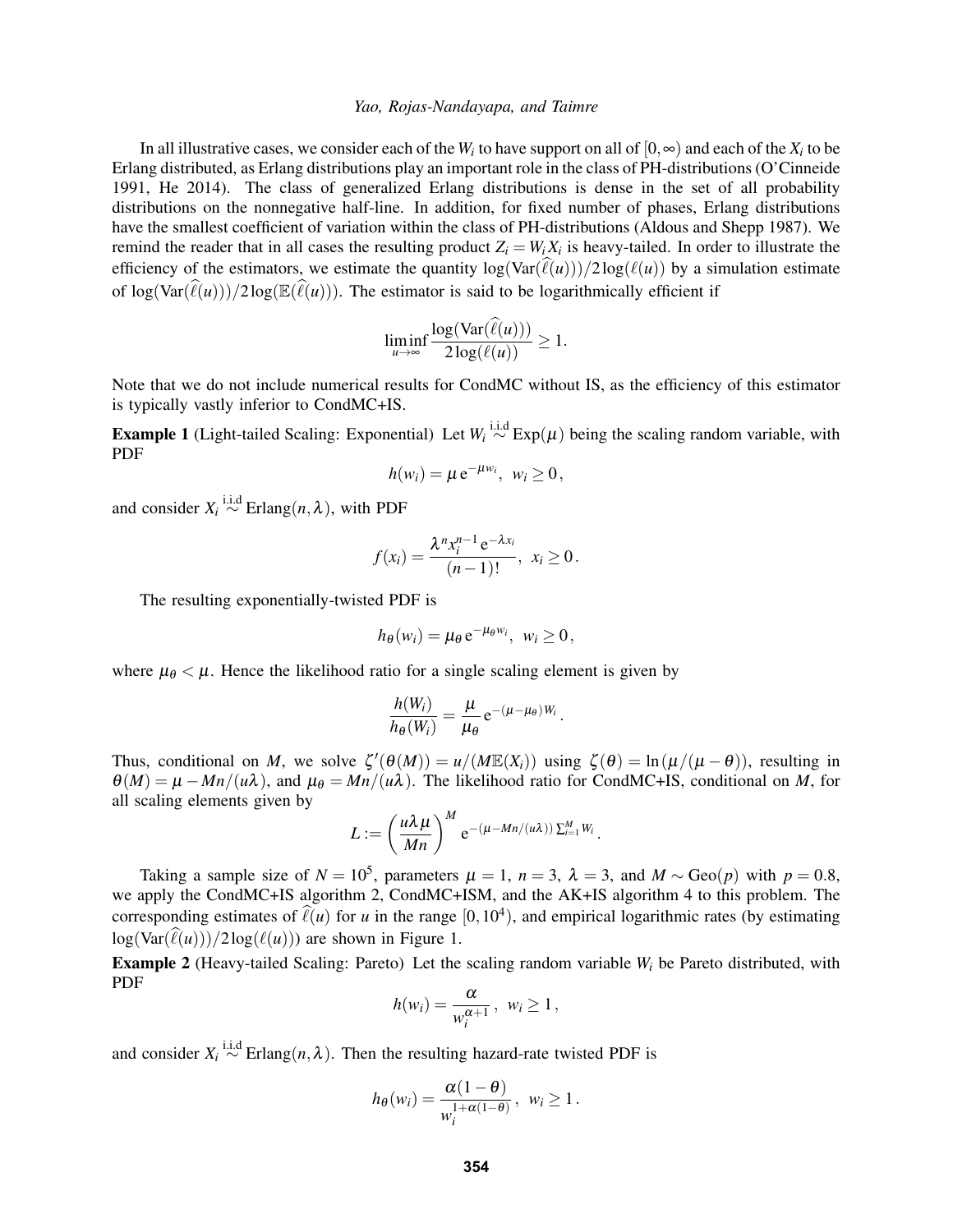





(b) Empirical logarithmic rate as a function of *u*. CondMC+IS: Red stars. AK+IS: Blue diamonds. CondMC+ISM: Black crosses.

.

Figure 1: The random variable *M* is Geometric distributed with success probability  $p = 0.8$ ,  $W_i \stackrel{\text{i.i.d}}{\sim} \text{Exp}(1)$ ,  $X_i \stackrel{\text{i.i.d}}{\sim} \text{Erlang}(3,3)$ .

Hence the likelihood ratio for a single scaling element is given by

$$
\frac{h(W_i)}{h_{\theta}(W_i)} = \frac{1}{1-\theta} W_i^{-\theta\alpha}
$$

.

Thus, conditional on *M*, we set  $\theta(M) = 1 - M/\Lambda(u/\mathbb{E}(X_i))$ . Since  $\Lambda(w_i) = \alpha \ln(w_i)$  in this case, the likelihood ratio for CondMC+IS, conditional on *M*, for all scaling elements is

$$
L := \left(\frac{\alpha}{M} \ln \left(\frac{u\lambda}{n}\right)\right)^M \left(\prod_{i=1}^M W_i\right)^{-(\alpha - M/\ln(u\lambda/n))}
$$

Taking a sample size of  $N = 10^5$ , parameters  $\alpha = 4$ ,  $n = 3$ ,  $\lambda = 3$ , and  $M \sim \text{Geo}(p)$  with  $= 0.8$ , we apply the CondMC+IS algorithm 3, CondMC+ISM, and the AK+IS algorithm 4 to this problem. The corresponding estimates of  $\ell(u)$  for *u* in the range  $[0, 10^5)$ , and empirical logarithmic rates (by estimating  $log(Var(\hat{\ell}(u)))/2log(\ell(u))$  are shown in Figure 2.

**Example 3** (Heavy-tailed Scaling: Lognormal) Consider now  $X_i \stackrel{i.i.d}{\sim}$  Erlang $(n, \lambda)$ , and the scaling random variable  $W_i \stackrel{\text{i.i.d}}{\sim} \text{LogN}(\mu, \sigma^2)$  with PDF

$$
h(w_i) = \frac{1}{w_i \sigma \sqrt{2\pi}} e^{-\frac{(\ln w_i - \mu)^2}{2\sigma^2}}, \quad w_i > 0,
$$

with corresponding CDF

$$
H(w_i) = \Phi\left(\frac{\ln w_i - \mu}{\sigma}\right), \quad w_i > 0,
$$

where  $\Phi(\cdot)$  is the CDF of a standard normal random variate.

The likelihood ratio for a single scaling element is given by

$$
\frac{h(W_i)}{h_{\theta}(W_i)} = \frac{1}{1-\theta(m)} \left[ \overline{H}(W_i) \right]^{\theta(m)},
$$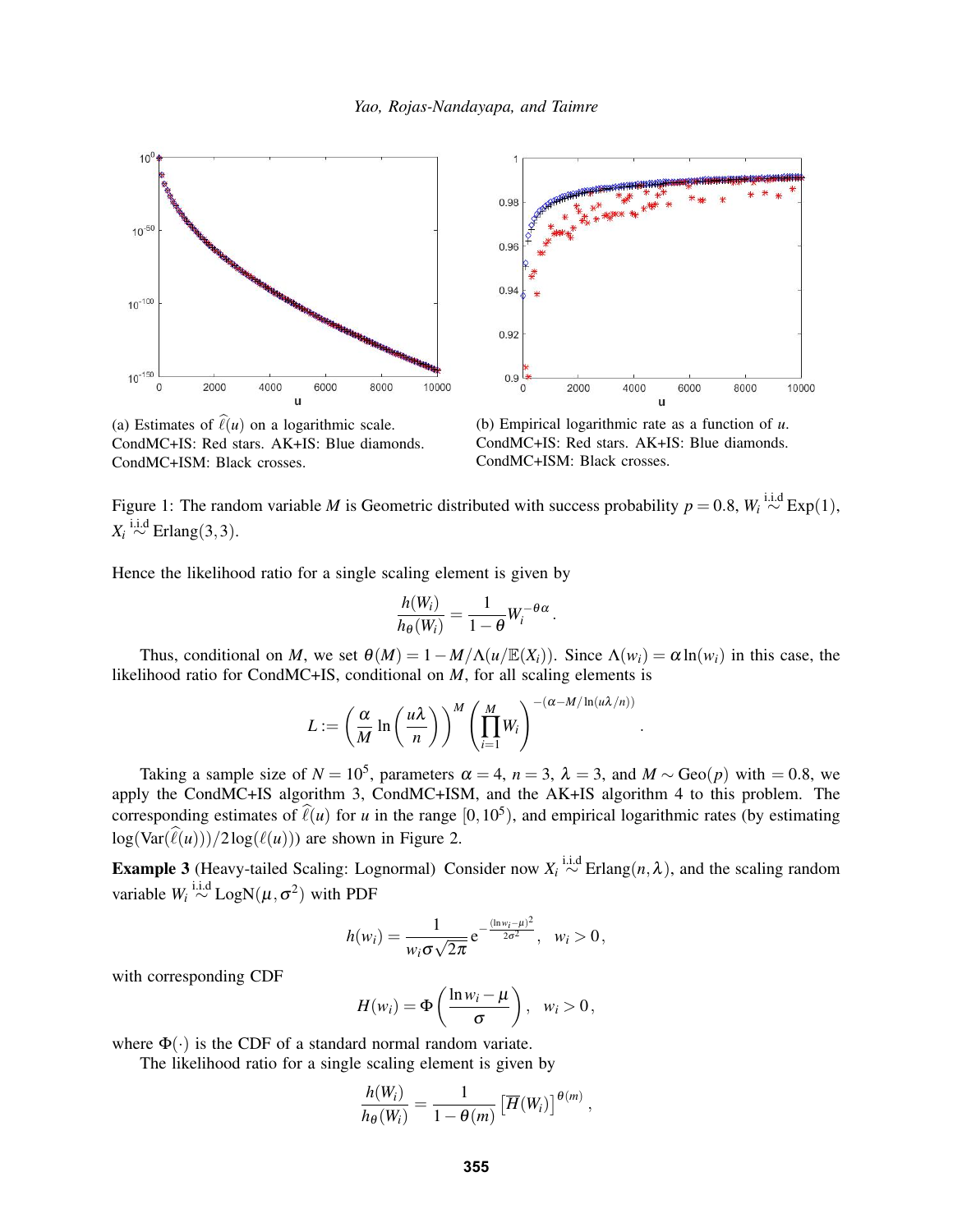



(a) Estimates of  $\hat{\ell}(u)$  on a logarithmic scale. CondMC+IS: Red stars. AK+IS: Blue diamonds. CondMC+ISM: Black crosses.



.

Figure 2: The random variable *M* is Geometric distributed with success probability  $p = 0.8$ ,  $W_i \stackrel{\text{i.i.d}}{\sim} \text{Pareto}(4)$ ,  $X_i \stackrel{\text{i.i.d}}{\sim} \text{Erlang}(3,3)$ .

where, conditional on *M*,  $\theta \equiv \theta(M) = 1 - M/\Lambda(u/\mathbb{E}(X_i))$ . The likelihood ratio for CondMC+IS, conditional on *M*, for all scaling elements is

$$
L := (1 - \theta(M))^{-M} \left[ \prod_{i=1}^{M} \overline{H}(W_i) \right]^{\theta(M)}
$$

We note that from (2), we have  $\overline{H}_{\theta}(w_i) = [\overline{H}(w_i)]^{1-\theta}$ , and so it is straightforward to generate the twisted scaling random variables by using the inverse transform method.

Taking a sample size of  $N = 10^5$ , parameters  $\mu = 0$ ,  $\sigma^2 = 4$ ,  $n = 3$ ,  $\lambda = 3$ , and  $M \sim \text{Geo}(p)$  with  $p = 0.8$ , we apply the CondMC+IS algorithm 3, CondMC+ISM, and the AK+IS algorithm 4 to this problem. The corresponding estimates of  $\ell(u)$  for *u* in the range  $[0, 10^5)$ , and empirical logarithmic rates (by estimating  $\log(\text{Var}(\hat{\ell}(u)))/2\log(\ell(u))$  are shown in Figure 3.

# 5 DISCUSSION AND OUTLOOK

In this paper, we proposed straightforward simulation methods for estimating tail probabilities of random sums of IMPH-distributed summands, exploiting the inherent structure of the summands and properties of the class of PH-distributions along the way.

When comparing the proposed CondMC+IS, CondMC+ISM, and AK+IS approaches in three examples, we simply take the distribution of *M* to be geometric. We observe that all methods appear to be producing sharp estimates of the tail probabilities. The AK+IS and CondMC+ISM methods appear to attain logarithmic efficiency, as the empirical logarithmic rates tend to one when *u* tends to infinity. One cautionary point is that the empirical logarithmic rates for the CondMC+IS method exhibit large variability for the exponential scaling and Pareto scaling examples. This behaviour is often due to inefficient second moment estimates as a result of large skewness in the likelihood ratio terms. Figure 1b, 2b, and 3b indicate that the variability is eliminated by modifying CondMC+IS (i.e. CondMC+ISM). In contrast, the empirical logarithmic rate for the AK+IS estimators exhibit stable behaviour. However, it is known that this estimator can perform poorly when the number of summands is large. Additional stratification strategies such as that proposed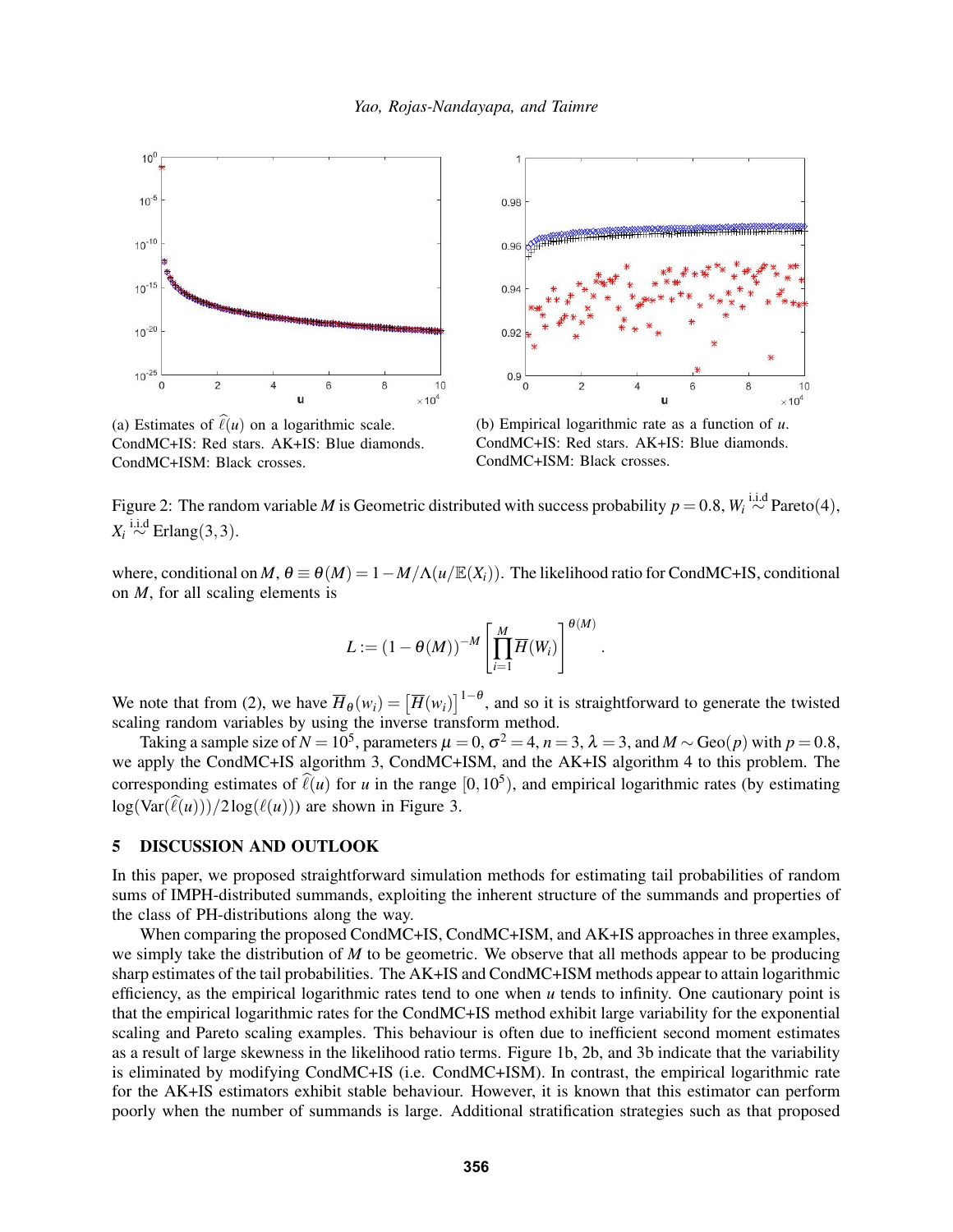



(a) Estimates of  $\hat{\ell}(u)$  on a logarithmic scale. CondMC+IS: Red stars. AK+IS: Blue diamonds. CondMC+ISM: Black crosses.



Figure 3: The random variable *M* is Geometric distributed with success probability  $p = 0.8$ ,  $W_i \stackrel{\text{i.i.d}}{\sim} \text{LogN}(0, 4)$ ,  $X_i \stackrel{\text{i.i.d}}{\sim} \text{Erlang}(3,3)$ .

in Ghamami and Ross (2012) can be implemented to improve the accuracy of this estimator. Aside from the examples shown, we have tested the methods with various other PH-distributions for the  $\{X_i\}$ , as well as with other light-tailed distributions for *M* (such as Poisson). The methods appear to perform rather similarly.

At present, the parameters of the IS densities are chosen heuristically to ensure that the probability of interest is no longer rare under these changes of measure. One key question which we have not addressed in this work is how to choose this parameters in a principled — and ideally asymptotically optimal — way. Proof of the theoretical efficiency properties of the proposed estimators is a subject for future research. Furthermore, in the present work we have assumed for simplicity that all of the random variables in the sum are independent and Erlang distributed. Our work can be easily generalized to include matrix exponential distributions. In addition, the AK+IS can be applied to estimate the tail probabilities of random sum of product of two random variables as long as the product is subexponentially distributed (i.e. not simply limited to one of the terms in the product being phase-type). The assumption of independence is not realistic in typical applications. An interesting avenue for further work is to develop effective simulation methods for this problem when there is structured dependence between the random variables.

Finally, a full numerical study comparing the simulation methodologies against the numerical scheme proposed by Bladt, Nielsen, and Samorodnitsky (2015) is still due.

# **REFERENCES**

Aldous, D., and L. Shepp. 1987. "The Least Variable Phase Type Distribution is Erlang". *Stochastic Models* 3 (3): 467–473.

Asmussen, S. 2003. *Applied Probability and Queues*. 2nd ed. New York: Springer-Verlag.

Asmussen, S., and H. Albrecher. 2010. *Ruin Probabilities*. 2nd ed. Singapore: World Scientific Publishing.

Asmussen, S., K. Binswanger, and B. Højgaard. 2000. "Rare Events Simulation for Heavy-tailed Distributions". *Bernoulli* 6 (2): 303–322.

Asmussen, S., and D. Kroese. 2006. "Improved Algorithm for Rare Event Simulation with Heavy Tails". *Advances in Applied Probability* 38 (2): 545–558.